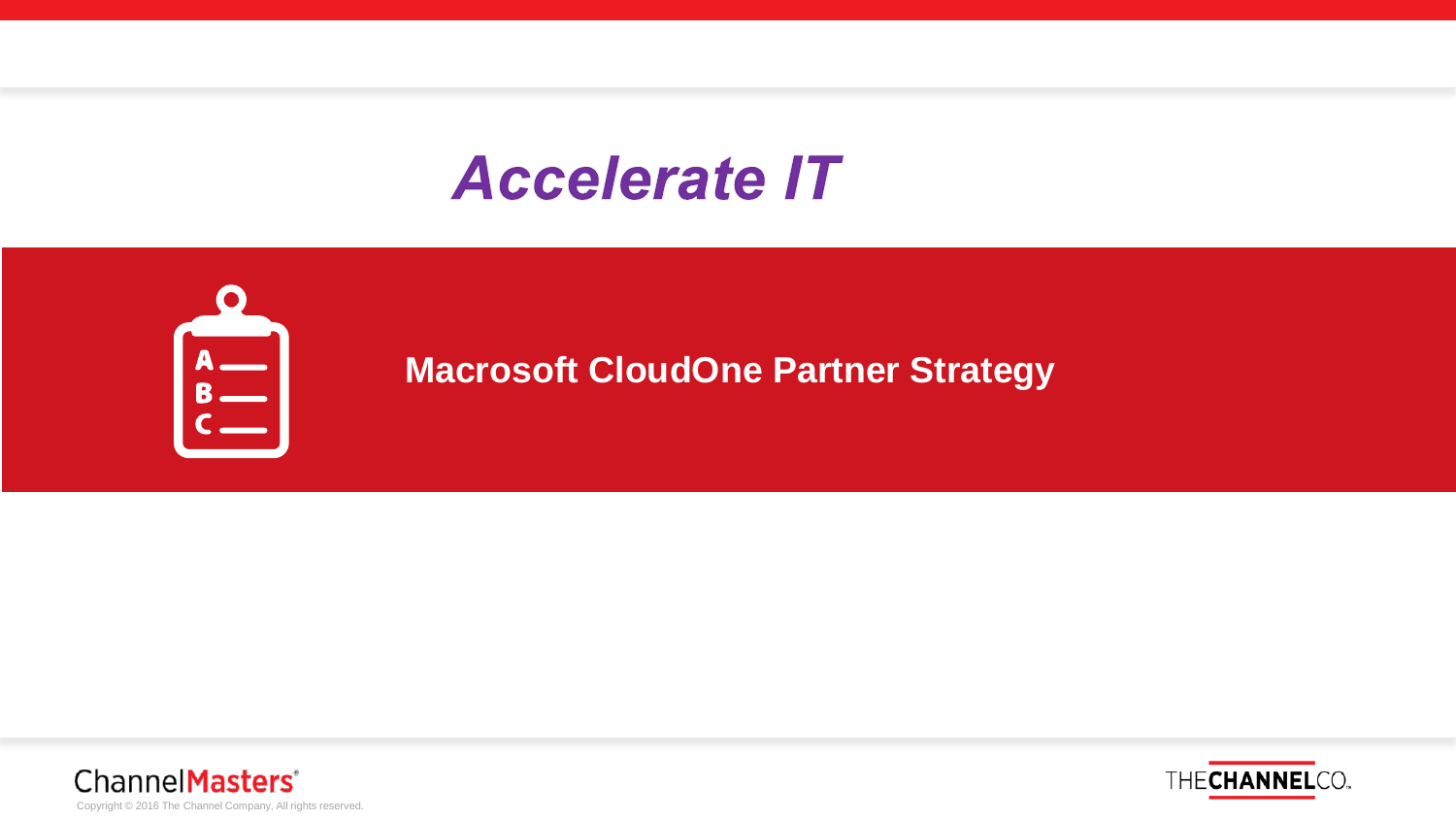#### Meeting Objectives

#### Agenda

- Gain alignment on strategic Partner Enablement Program, *Accelerate IT*
- Illustrate expected business outcomes
- Gain support for program and agreement to move forward

#### **Background**

- Recruited and Onboarding 44 Partners for CloudOne
- Top 12 Partner Program



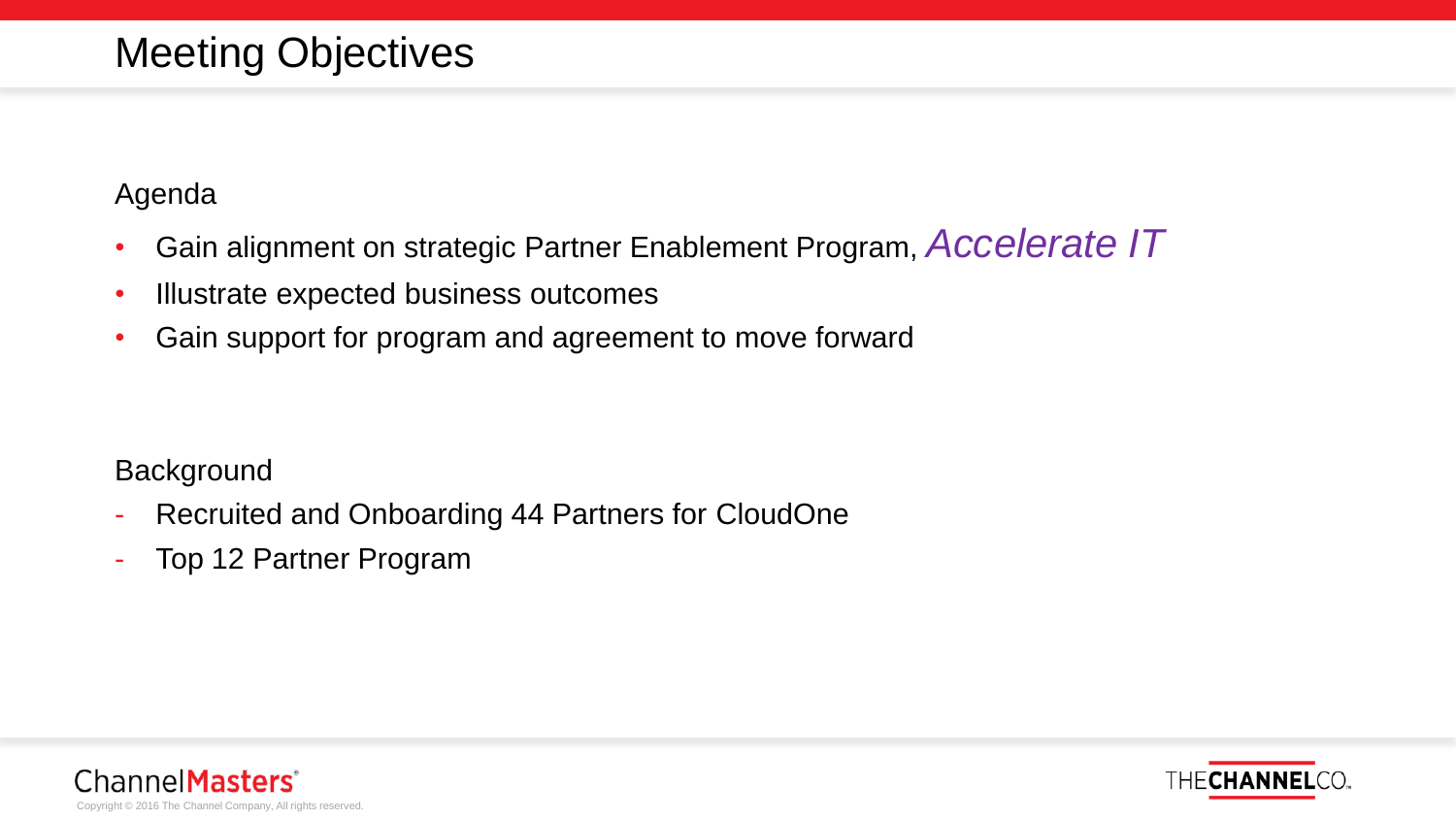#### Program Objectives – Accelerate IT





ChannelMasters<sup>®</sup> Copyright © 2016 The Channel Company, All rights reserved.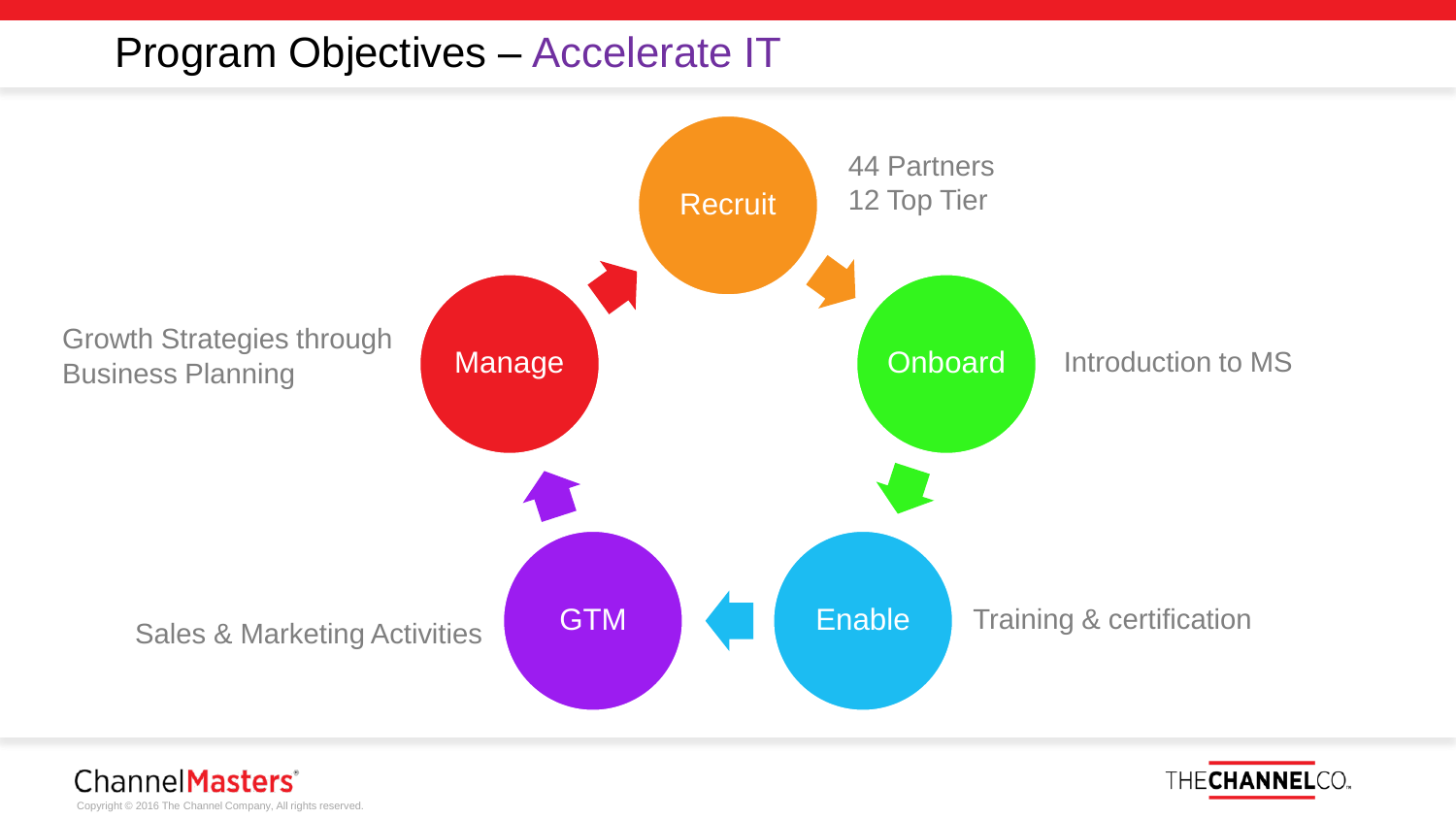### Program Components – *Accelerate IT*



- arketing Contacts • Order Processing
- Partner POC
- Partner Portal
- Marketing Planning
- Pipeline
- Growth Strategies
- Business Reviews



ChannelMasters<sup>®</sup> Copyright © 2016 The Channel Company, All rights reserved.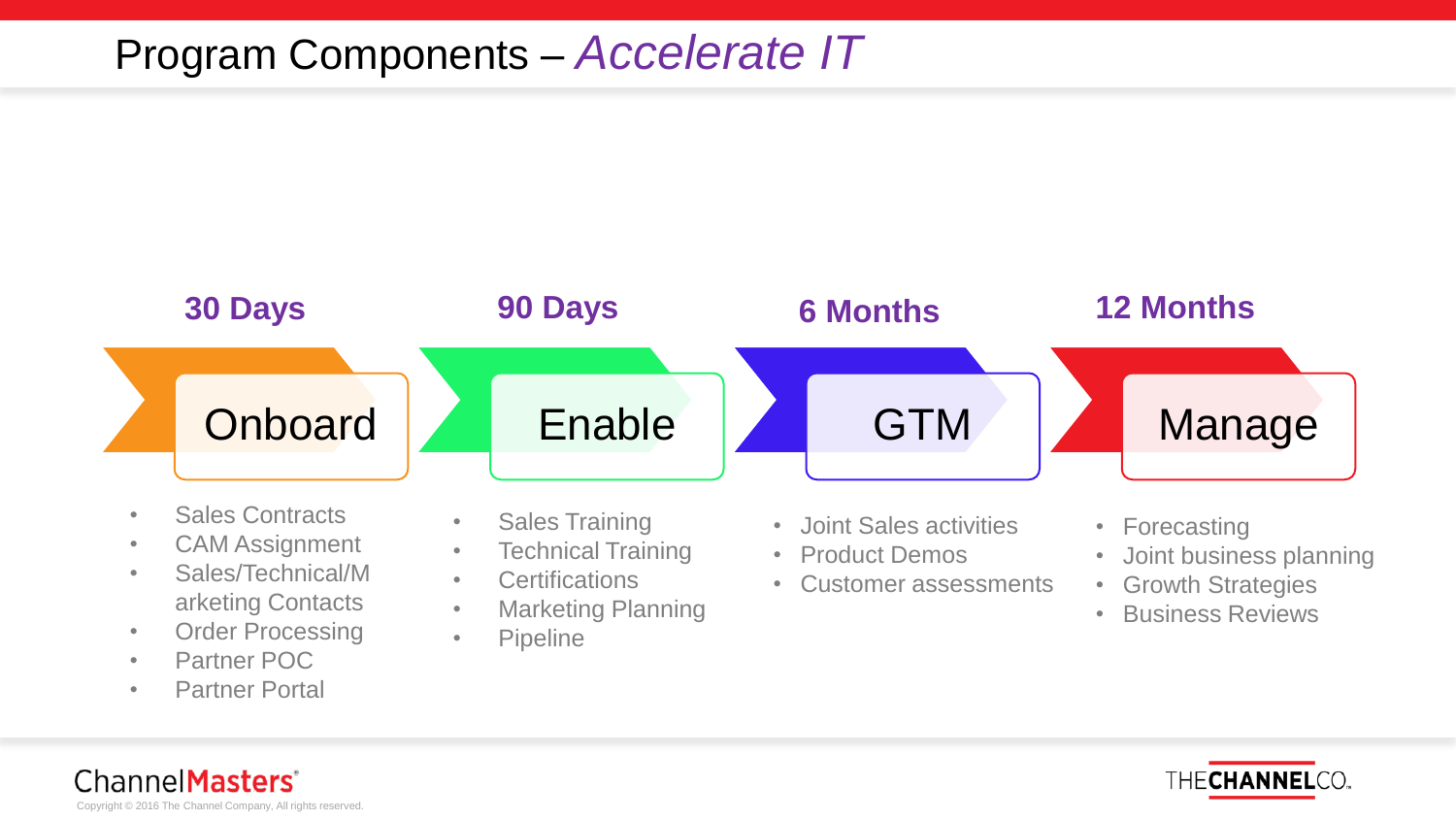## How we measure success – *Accelerate IT*





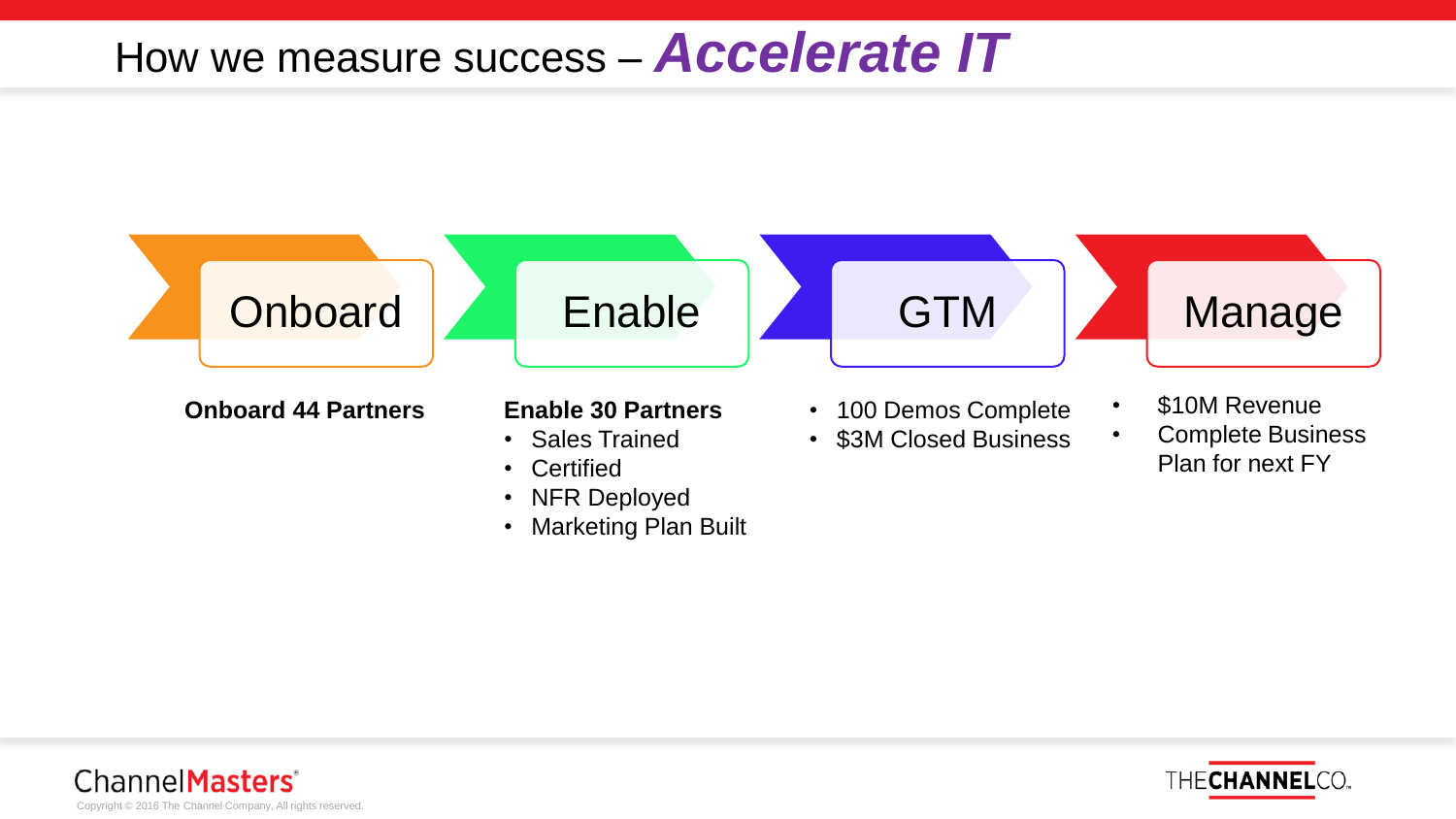#### Next Steps

- Develop Communication Plan
- Align Internal Resources
- Secure Budget
- Launch Enablement Plan